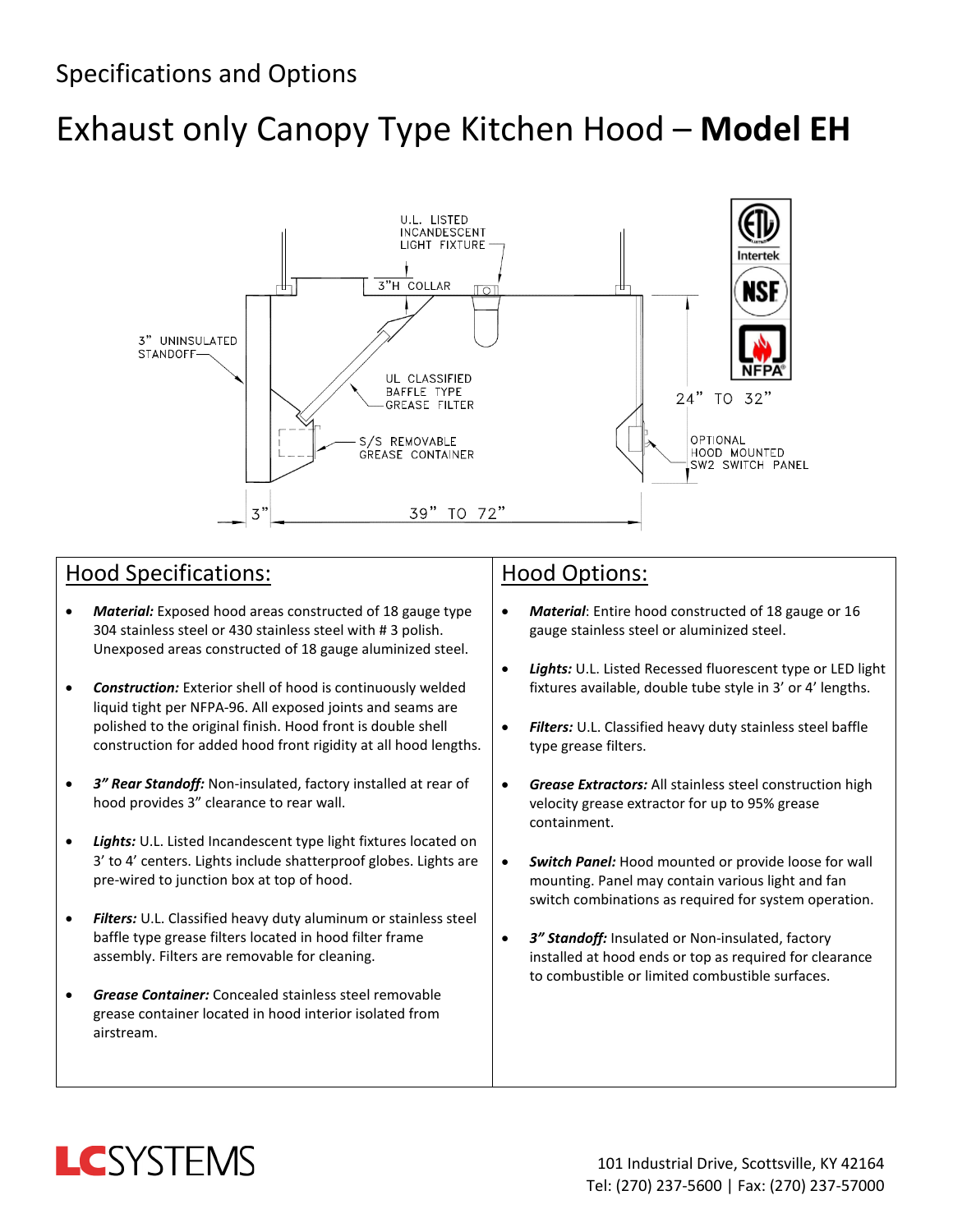### Specifications and Options

## Exhaust only Canopy Type Kitchen Hood – **Model EH**

#### Hood Specifications:

- *Material:* Exposed hood areas constructed of 18 gauge type 304 stainless steel or 430 stainless steel with # 3 polish. Unexposed areas constructed of 18 gauge aluminized steel.
- *Construction:* Exterior shell of hood is continuously welded liquid tight per NFPA-96. All exposed joints and seams are polished to the original finish. Hood front is double shell construction for added hood front rigidity at all hood lengths.
- *3" Rear Standoff:* Non-insulated, factory installed at rear of hood provides 3" clearance to rear wall.
- *Hanger Brackets:* Heavy steel 6" uni-strut hanger brackets at hood top with adjustable spring loaded rod coupling for 1/2" threaded hanger rod.
- *Exhaust Duct Collar:* 3" High Exhaust duct collar is factory installed in top of hood or shipped loose for field location. Duct collar contains perimeter welding flange for field welding of exhaust duct.
- *Approvals:* Hood is ETL Listed to conform to U.L. 710 standards. Hood is NSF Listed and built in strict accordance with the latest edition of National Fire Protection Association, NFPA-96

#### Hood Options:

- *Material*: Entire hood constructed of 18 gauge or 16 gauge stainless steel or aluminized steel.
- *Lights:* U.L. Listed Recessed fluorescent type or LED light fixtures available, double tube style in 3' or 4' lengths.
- *Filters:* U.L. Classified heavy duty stainless steel baffle type grease filters.
- *Grease Extractors:* All stainless steel construction high velocity grease extractor for up to 95% grease containment.
- *Ceiling Closure Panels:* Closure panels to close off space between top of hood and ceiling as required can be factory installed to hood top or provided loose for field installation. -Side Skirts: Left or Right end skirt to close off end of hood as required.
- *Wall Panels:* S/S construction wall panels provided loose for field installation behind hood.
- *Fire Control Cabinet:* Fabricated onto left or right end of hood to contain fire system controls and electrical controls as required.
- *Zero Clearance:* Using approved methods of insulating a hood for Zero Clearance to combustibles for the front, top, and sides of the hood.
- *Side Skirts:* Left or Right end skirt to close off end of hood as required.